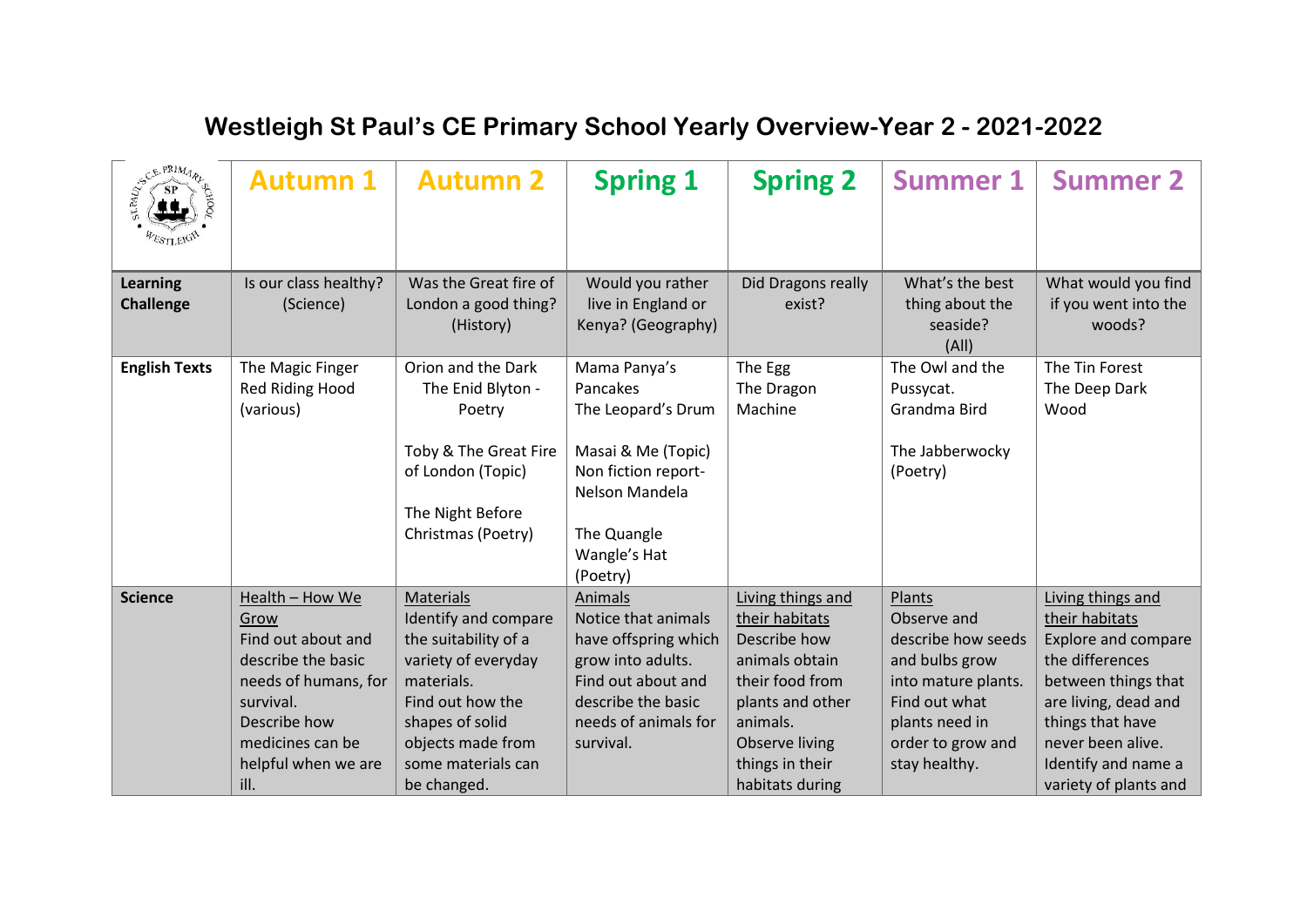|                     | Healthy Eating.                                                                                                                       |                                                                                                                                |                                                                                                               | different seasonal<br>changes                                                                                                                 |                                                                | animals in their<br>habitats, including<br>micro-habitats                            |
|---------------------|---------------------------------------------------------------------------------------------------------------------------------------|--------------------------------------------------------------------------------------------------------------------------------|---------------------------------------------------------------------------------------------------------------|-----------------------------------------------------------------------------------------------------------------------------------------------|----------------------------------------------------------------|--------------------------------------------------------------------------------------|
| <b>Computing</b>    | Using the Internet                                                                                                                    | <b>Preparing for Turtle</b><br>Logo                                                                                            | <b>Presentation Skills</b>                                                                                    | Computer Art                                                                                                                                  | Programming<br>Turtle Logo                                     | Using & Applying<br><b>Skills</b>                                                    |
| <b>History</b>      | <b>Roald Dahl</b><br><b>Florence Nightingale</b>                                                                                      | Significant events<br>beyond living<br>memory:-<br><b>Great Fire of London</b><br><b>Samuel Pepys</b><br><b>Gunpowder Plot</b> | Nelson Mandela.<br>Life of a significant<br>person in the past.                                               |                                                                                                                                               | <b>Grace Darling</b><br>Seaside holidays<br>now and then.      |                                                                                      |
| Geography           | Skills &<br>Fieldwork/Locational<br>knowledge - Looking<br>at where fruit comes<br>from: name and<br>locate continents<br>and oceans. | Locating capital cities<br>of the UK.                                                                                          | Place knowledge -<br>Contrasting Kenya &<br>England.<br>Similarities/differen<br>ces using photos<br>and maps | Skills & Fieldwork<br>Characteristics of<br>countries & capital<br>cities of the UK.<br>Use compass<br>directions: position<br>and direction. | Human and<br>physical geography<br>-.seaside locations.        | Skills & fieldwork.<br>Map of school and<br>surrounding area.<br>Using a simple key. |
| <b>Music</b>        | Hands, feet, heart -<br>African Style                                                                                                 | Ho Ho Ho! Christmas<br>Songs                                                                                                   | I want to play in a<br>band - Rock Style<br>Freedom songs                                                     | Zoo Time - Reggae                                                                                                                             | Friendship - Pop,<br><b>Soul and Musicals</b>                  | Reflect, rewind and<br>replay                                                        |
| Art/DT              | Self Portraits -<br>various artists                                                                                                   | Build and explore<br>structures.                                                                                               | African masks &<br>fabric design and<br>pain<br>Materials - pattern,<br>texture, form,<br>sewing              | Mother's Day &<br>Easter crafts                                                                                                               | Design and make a<br>lighthouse using a<br>range of materials. | Sculpture - Based on<br>animals in Tin Forest                                        |
| <b>Class Artist</b> |                                                                                                                                       | Artist - Andrew<br>Goldsworthy                                                                                                 |                                                                                                               |                                                                                                                                               | Picasso                                                        |                                                                                      |
| <b>RE</b>           | The Bible<br>(Non Christian Link)                                                                                                     | Christmas                                                                                                                      | Jesus Friend to<br>Everyone                                                                                   | Easter - Symbols                                                                                                                              | Ascension &<br>Pentecost                                       | The Church<br>(Non Christian Link)                                                   |